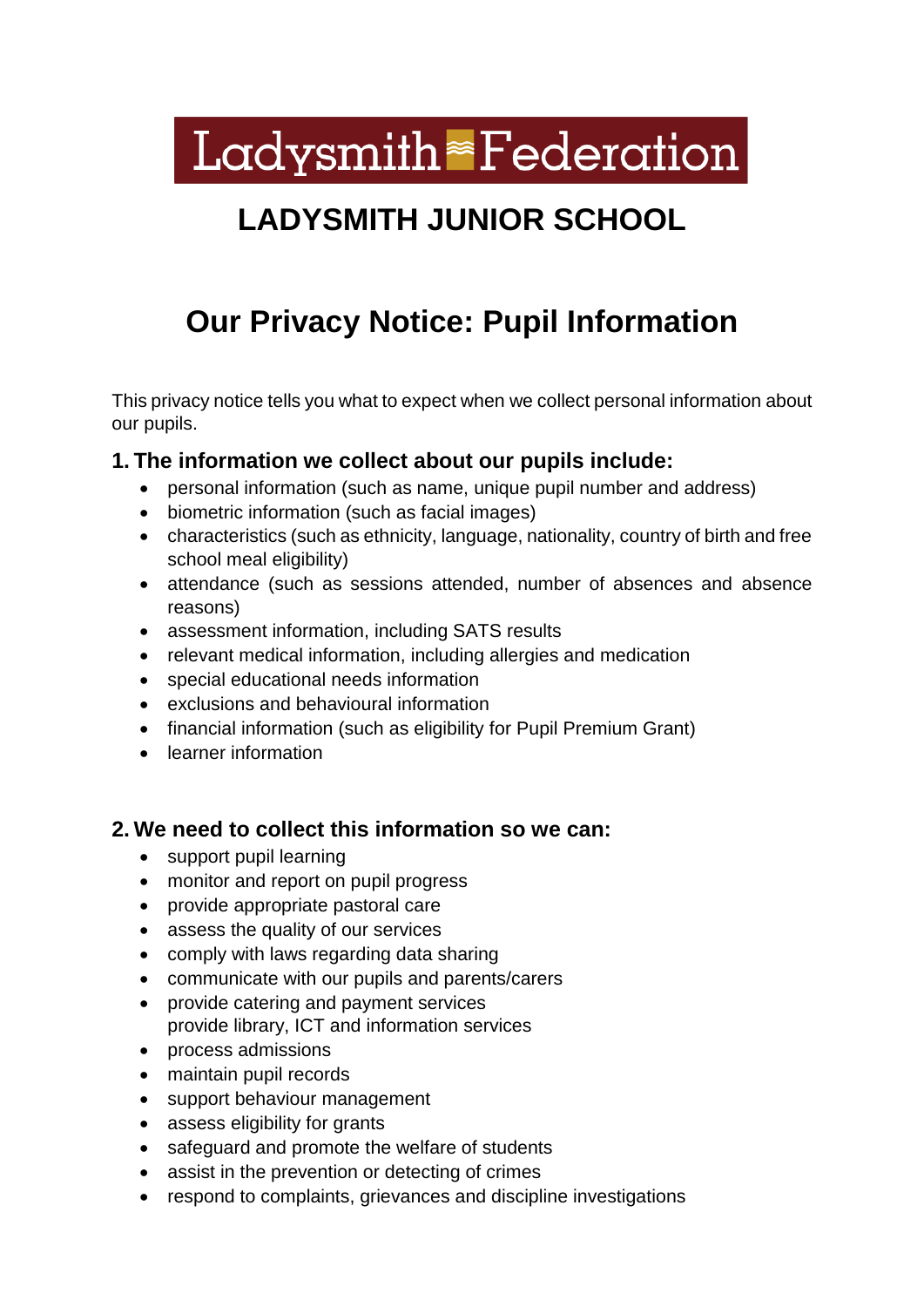Whilst the majority of pupil information you provide to us is mandatory, some of it is provided to us on a voluntary basis. In order to comply with the General Data Protection Regulation, we will inform you whether you are required to provide certain pupil information to us or if you have a choice in this.

# **3. Record retention**

We have a record retention schedule which sets out how long we keep pupil information for. This is available on our website at [www.ladysmithfederation.net](http://www.ladysmithfederation.net/) To request a printed copy please email us [junior.admin@ladysmithfederation.net.](mailto:junior.admin@ladysmithfederation.net)

## **4. Our legal basis for processing personal information**

We will only process your information where we have a lawful reason to do so. In most cases, this will be where it is necessary for us to perform a task in the public interest or exercise our official duties. There may be other times when we need to collect, share or use 'special' data (eg health or biometric data (photographs) about you, in which case we may do so where we are performing our official duties and:

- we have your explicit consent; or
- it is necessary for social protection purposes (eg safeguarding of individuals at risk; protection from unlawful acts; prevention against fraud); or
- we need to comply with a legal obligation under an Act of law (eg The Education Act 1996; Children Act 2004)
- it is necessary to protect the vital interests of the data subject or someone else, where the data subject is physically or legally incapable of giving consent

## **5. Who we share personal information with**

We do not share our pupil information with anyone unless we have consent or the law or our policies allow us to do so. We regularly share our information with the following, so we can carry out our official duties as a school:

- the Department for Education (DfE)
- our local authority
- school nursing team
- schools that the pupil attends after leaving us
- examination Boards and moderators
- National Health Service (NHS)
- catering and trip payment service providers
- parent communication service providers
- IT service providers to enable pupil access to learning services

We are required to share information about our pupils with our local authority (LA) and the Department for Education (DfE) under section 3 of The Education (Information About Individual Pupils) (England) Regulations 2013.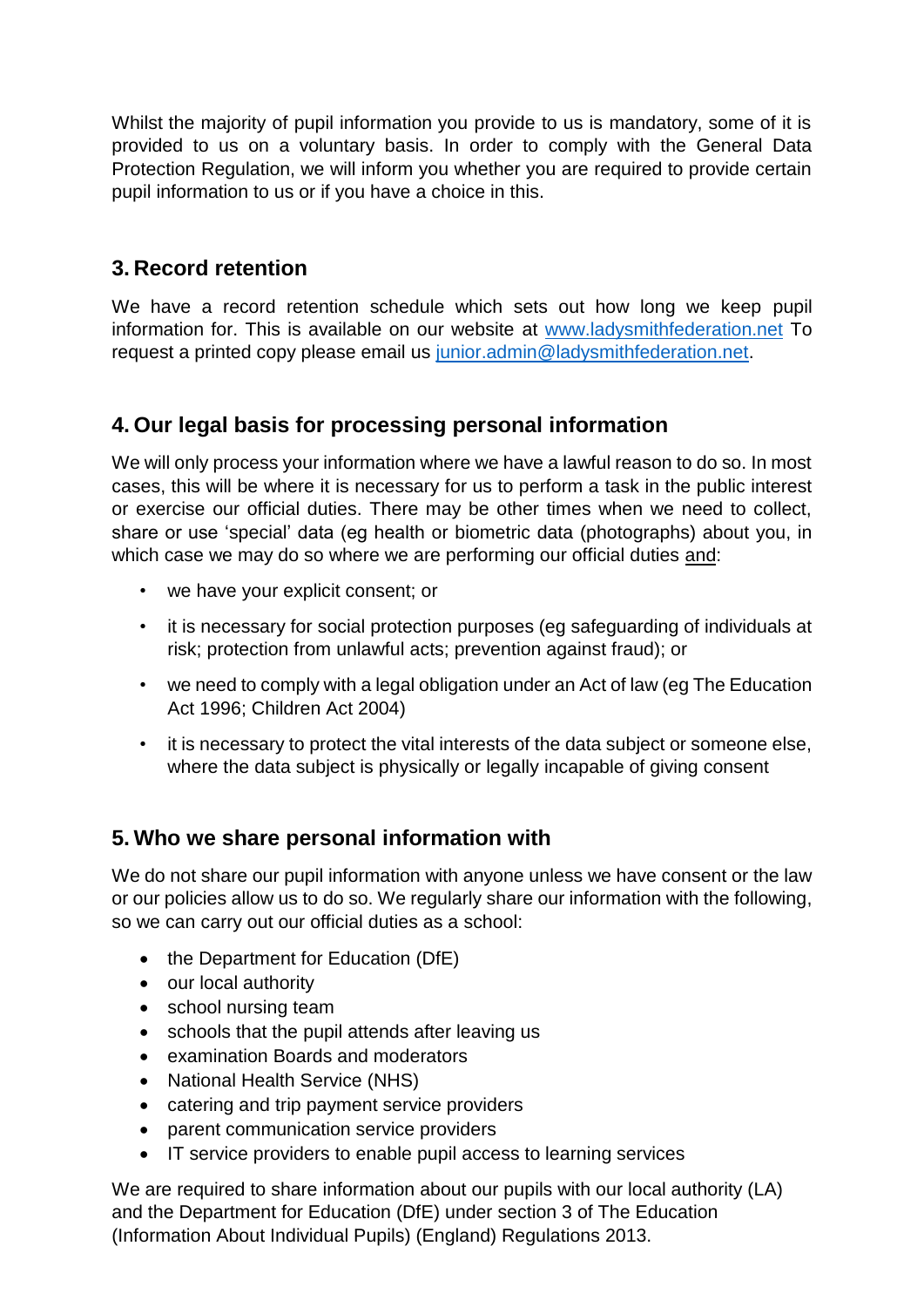To find out more about the data collection and sharing requirements placed on us by the DfE (eg in relation to the school census) go to [https://www.gov.uk/education/data](https://www.gov.uk/education/data-collection-and-censuses-for-schools)[collection-and-censuses-for-schools](https://www.gov.uk/education/data-collection-and-censuses-for-schools)

# **The National Pupil Database (NPD)**

The NPD is owned and managed by the Department for Education and contains information about pupils in schools in England. It provides invaluable evidence on educational performance to inform independent research, as well as studies commissioned by the Department. It is held in electronic format for statistical purposes. This information is securely collected from a range of sources including schools, local authorities and awarding bodies.

We are required by law, to provide information about our pupils to the DfE as part of statutory data collections such as the school census and early years' census. Some of this information is then stored in the NPD. The law that allows this is the Education (Information About Individual Pupils) (England) Regulations 2013.

To find out more about the NPD, go to

[https://www.gov.uk/government/publications/national-pupil-database-user-guide-and](https://www.gov.uk/government/publications/national-pupil-database-user-guide-and-supporting-information)[supporting-information](https://www.gov.uk/government/publications/national-pupil-database-user-guide-and-supporting-information)

The department may share information about our pupils from the NPD with third parties who promote the education or well-being of children in England by:

- conducting research or analysis
- producing statistics
- providing information, advice or guidance

The Department has robust processes in place to ensure the confidentiality of our data is maintained and there are stringent controls in place regarding access and use of the data. Decisions on whether DfE releases data to third parties are subject to a strict approval process and based on a detailed assessment of:

- who is requesting the data
- the purpose for which it is required
- the level and sensitivity of data requested: and
- the arrangements in place to store and handle the data

To be granted access to pupil information, organisations must comply with strict terms and conditions covering the confidentiality and handling of the data, security arrangements and retention and use of the data.

For more information about the department's data sharing process, please visit: [https://www.gov.uk/guidance/data-protection-how-we-collect-and-share-research](https://www.gov.uk/guidance/data-protection-how-we-collect-and-share-research-data)[data](https://www.gov.uk/guidance/data-protection-how-we-collect-and-share-research-data)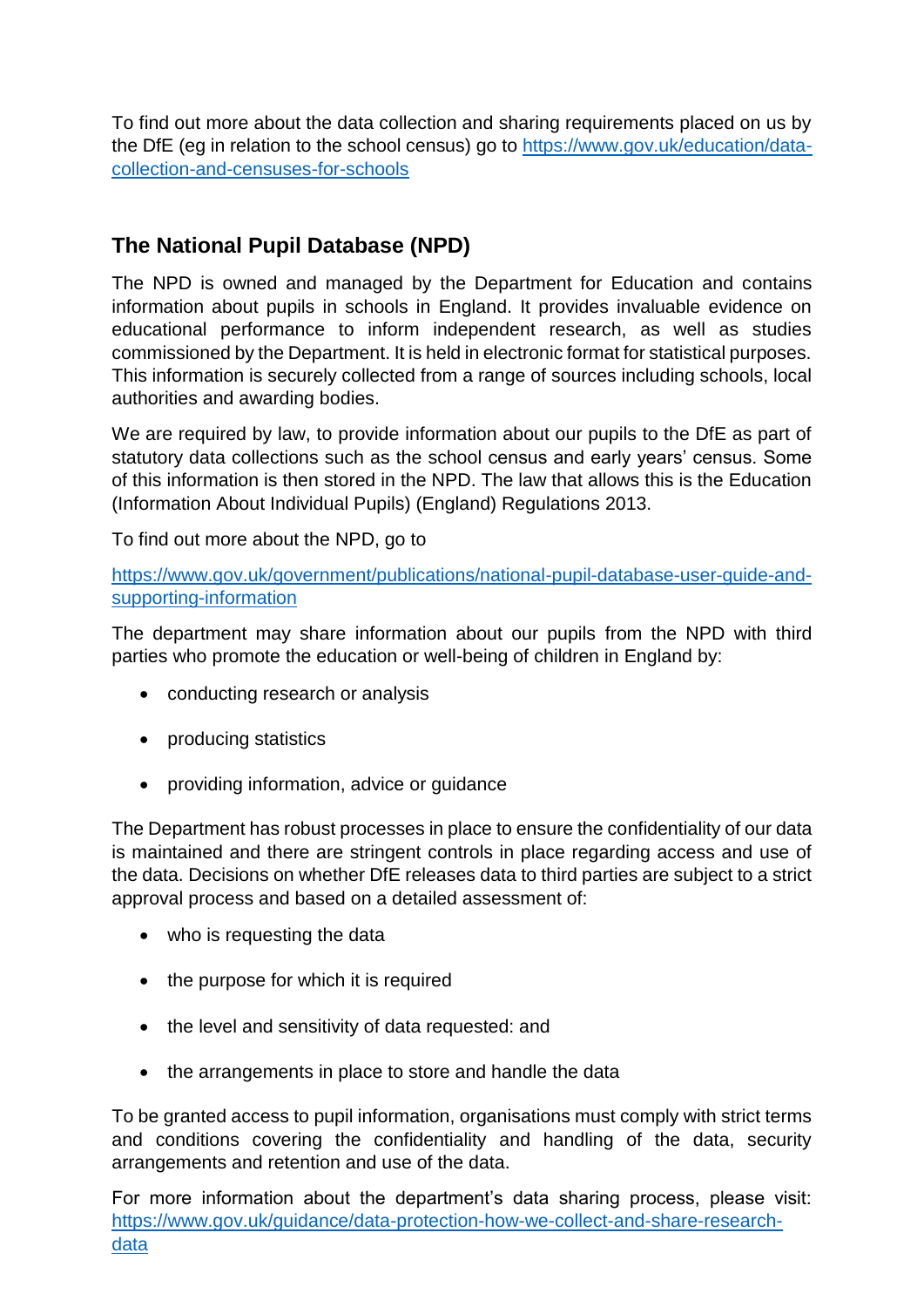For information about which organisations the department has provided pupil information, (and for which project), please visit the following website: <https://www.gov.uk/government/publications/dfe-external-data-shares>

To contact DfE visit:<https://www.gov.uk/contact-dfe>

# **Privacy Notice – Additional information for children in need and looked-after children**

In addition to the details set out in this privacy notice, this section explains how we use information relating to children in need and looked-after children.

The categories of children in need and looked-after children information that we collect, hold and share include:

- information relating to episodes of being a child in need (such as referral information, assessment information, Section 47 information, Initial Child Protection information and Child Protection Plan information)
- episodes of being looked after (such as important dates, information on placements)
- outcomes for looked after children (such as whether health and dental assessments are up to date, strengths and difficulties questionnaire scores and offending)
- adoptions (such as dates of key court orders and decisions)
- care leavers (such as their activity and what type of accommodation they have)

#### **Why we collect and use this information**

- to support these children and monitor their progress
- to provide them with pastoral care
- to assess the quality of our services
- to evaluate and improve our policies on children's social care

#### **The lawful basis on which we use this information**

We will process this information where one or more of the following applies:

- processing is necessary for the performance of a task carried out in the public interest or in the exercise of official authority vested in the controller (ie the school)
- consent has been obtained from the data subject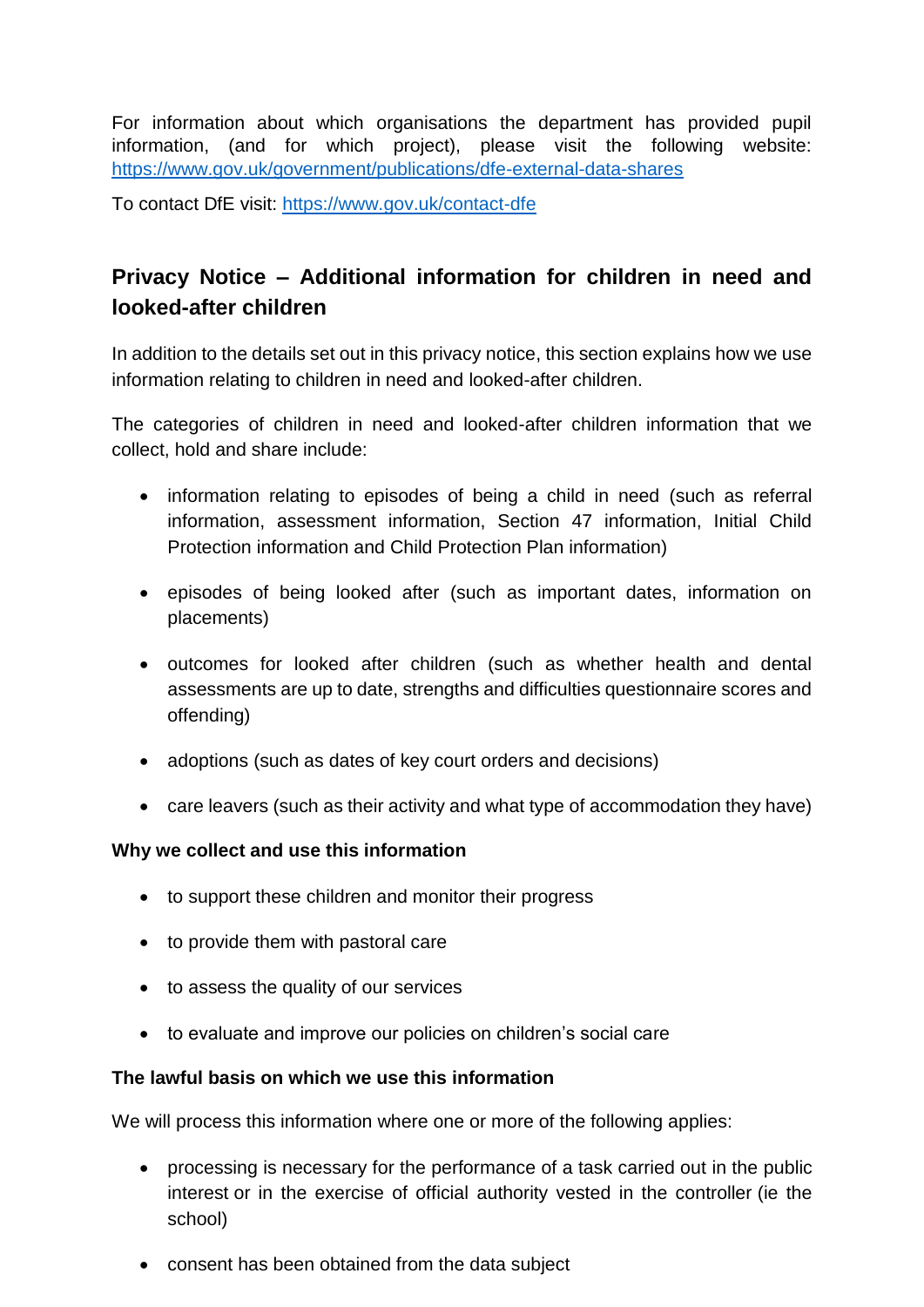- processing is necessary for compliance with a legal obligation
- processing is necessary in order to protect the vital interests of the data subject or of another person

#### **Collecting this information**

 Whilst the majority of the information you provide to us is mandatory, some of it is provided to us on a voluntary basis. In order to comply with the data protection legislation, we will inform you whether you are required to provide certain information to us or if you have a choice in this.

#### **Storing this information**

We hold pupil information in line with our record retention schedule

#### **Who we share this information with**

- Department for Education (DfE)
- Local Authority
- NHS

#### **Why we share this information**

- We share children in need and looked-after children's data with the Department for Education on a statutory basis, under Section 83 of 1989 Children's Act, Section 7 of the Young People's Act 2008 and also under section 3 of The Education (Information About Individual Pupils) (England) Regulations 2013.
- This data sharing helps to develop national policies, manage local authority performance, administer and allocate funding and identify and encourage good practice.
- We do not share information about our children in need or children looked after with anyone without consent unless the law and our policies allow us to do so.
- Data collection requirements
- To find out more about the data collection requirements placed on us by the DfE go to: Children looked after: [https://www.gov.uk/guidance/children-looked](https://www.gov.uk/guidance/children-looked-after-return)[after-return](https://www.gov.uk/guidance/children-looked-after-return) - Children in need: [https://www.gov.uk/guidance/children-in-need](https://www.gov.uk/guidance/children-in-need-census)[census](https://www.gov.uk/guidance/children-in-need-census)